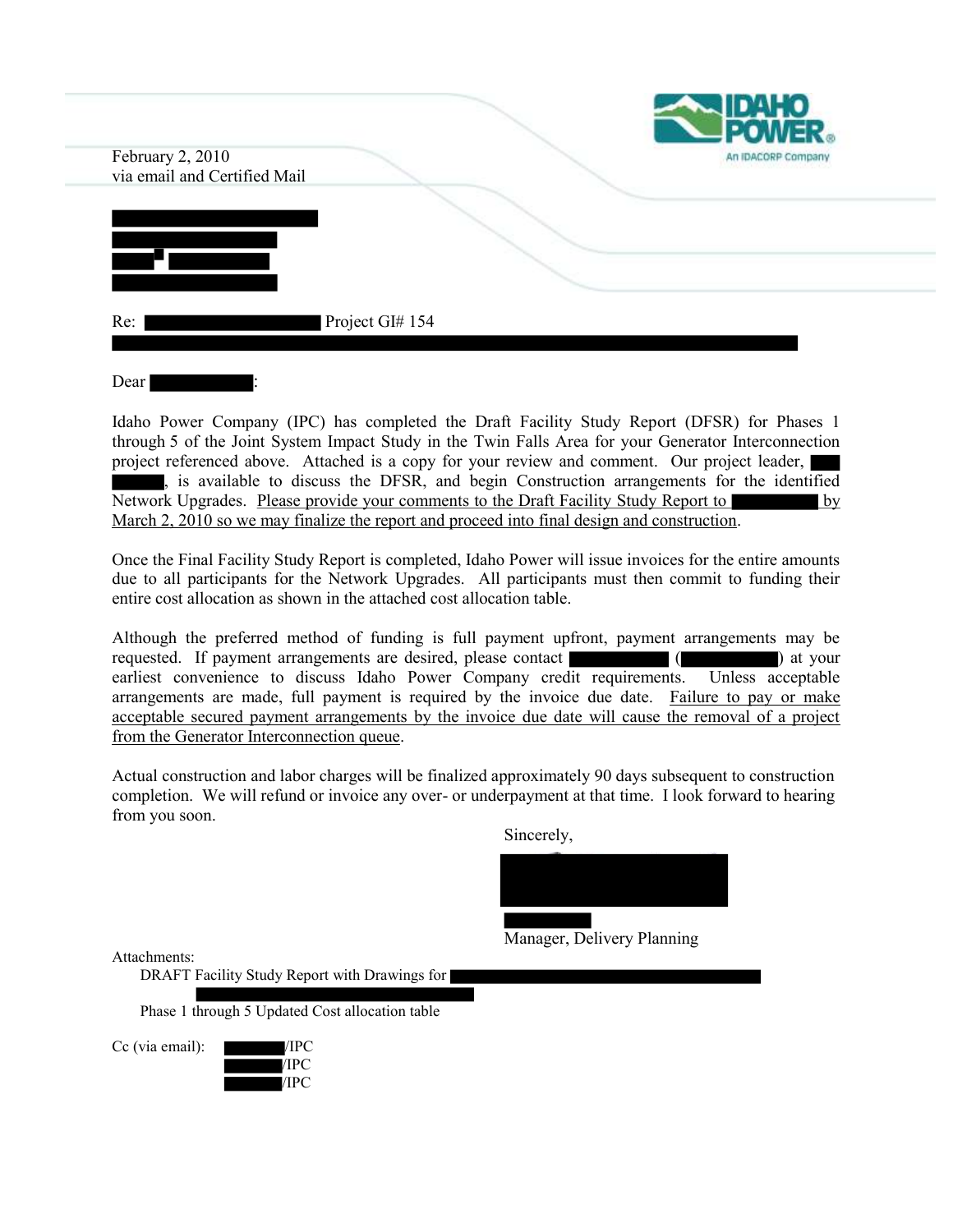

# **DRAFT Generator Interconnection Facility Study Report**

for



**February 2, 2010**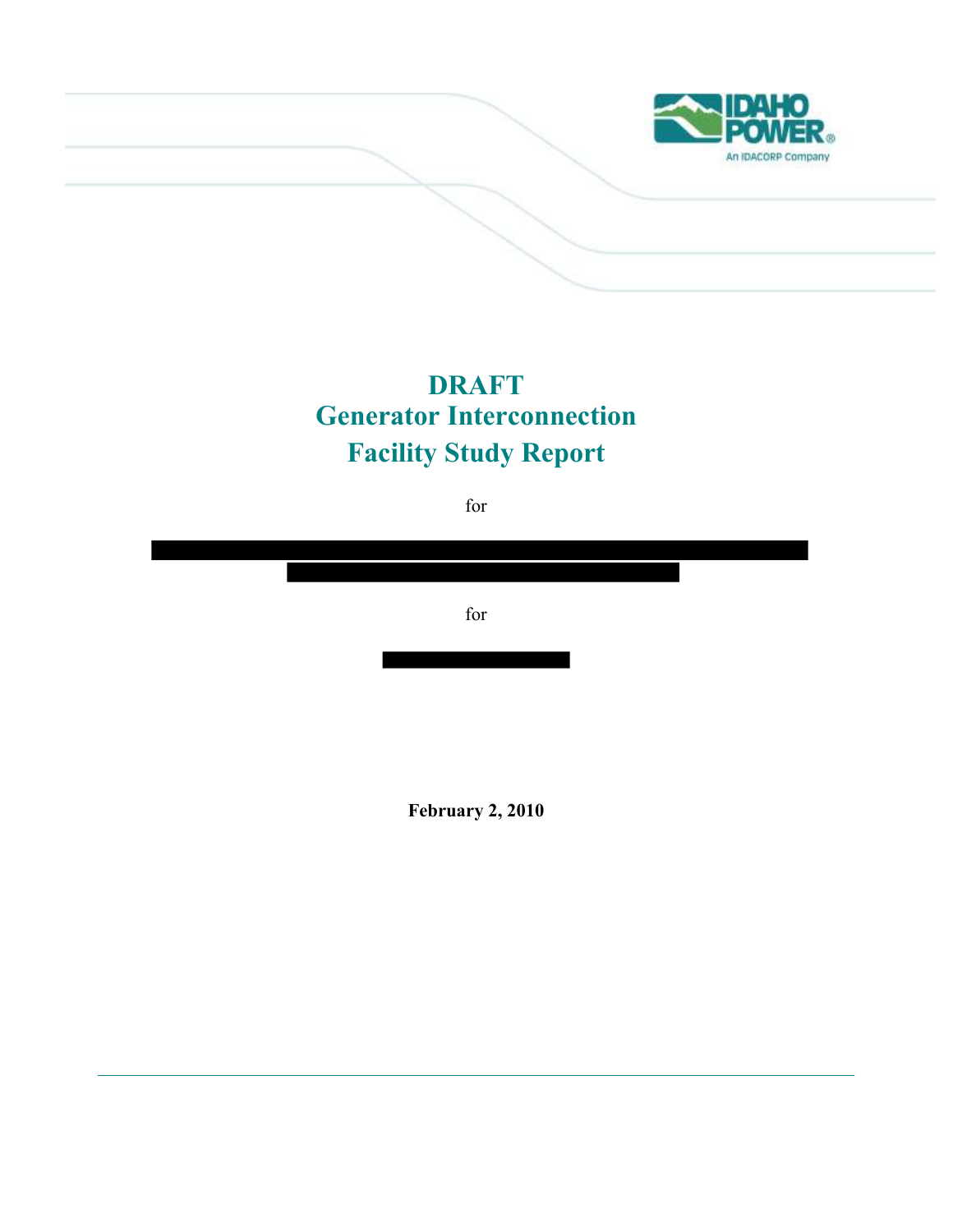# **DRAFT - FACILITY STUDY REPORT (FSR)**

## **February 2, 2010**

## **1. General Facility Description**

The proposed project is split into 5 phases. It consists of 138kV transmission system improvements and will provide network upgrades for **in the Twin Falls** in the Twin Falls, Idaho area.

Interconnection Customers:

List of active Joint Study Group Customers GI queue #s: #117, 128, 134, 135, 136, 154, 155, 157, 158, 159, 192, 194, 203, 204, 207

A Standard Generator Interconnection Agreement under Idaho Power Company's Open Access Transmission Tariff (OATT) or Schedule 72 between Interconnection Customer and Idaho Power Company – Delivery (Transmission Owner), will be prepared for this project if not already executed. Final drawings will be produced in the timeline shown below in MILESTONES.

## **2. Project Team**

An Idaho Power Company project team was assembled to investigate the proposed project, and develop cost estimates and a project schedule to construct the required Idaho Power facilities. The project team consisted of the following employees:

| Project Leader                  | Apparatus Engineer                |
|---------------------------------|-----------------------------------|
| <b>System Planning Engineer</b> | <b>Structural Engineer</b>        |
| Area Apparatus Leader           | Control Engineer                  |
| Area System Protection Leader   | <b>System Protection Engineer</b> |
| <b>Communication Engineer</b>   | <b>Transmission Engineer</b>      |
| <b>Control Designer</b>         | <b>Structural Designer</b>        |

## **3. Scope of Transmission Network Upgrades**

Transmission System upgrades under the System Impact Study Agreement for this project dated March 14, 2008 will be required. The upgrades are as follows:

#### **3.1 Phase 1**

Install a 34 ohm (tap at 20 ohms), 600 amp, 138 kV series reactor at Power Plant on the 138kV transmission line. This phase adds 42 MW of transmission capacity and will be funded by Idaho Power Company.

#### **3.2 Phase 2**

Install a 6 ohm, 900 amp, 138 kV series reactor at Substation on the 138kV transmission line. This phase adds 52 MW of transmission capacity.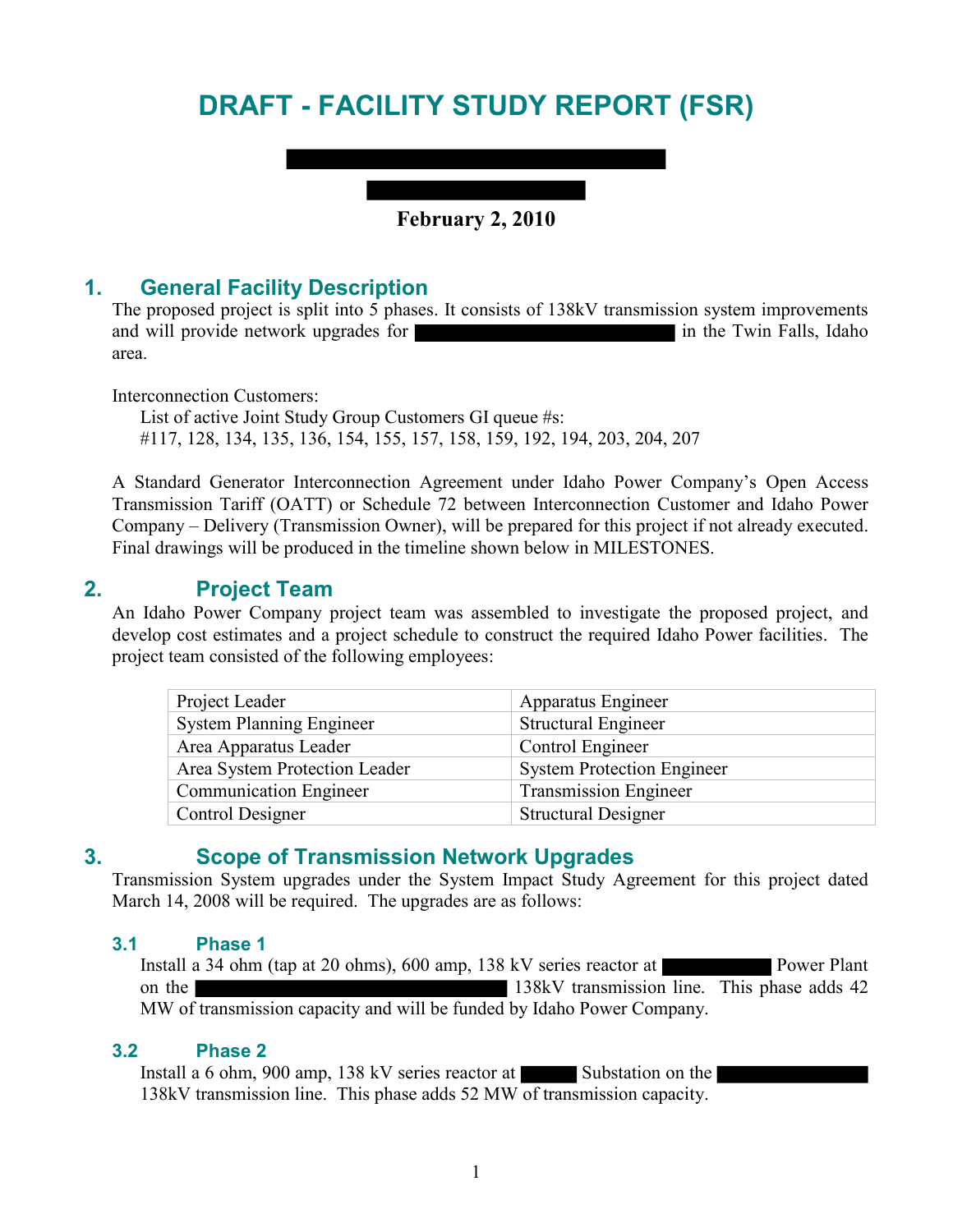| <b>Major Project Components</b>                    | <b>Cost Estimate</b>            |
|----------------------------------------------------|---------------------------------|
| <b>Substation</b>                                  |                                 |
| 138kV Series Reactor                               | \$185,000                       |
| 2-138kV Deadends, misc. structures and bus         | \$115,000                       |
| 3-138kV Airbreak Switches, 2-Ground switches       | \$46,000                        |
| 138kV Circuit Interrupter                          | \$40,000                        |
| Misc. control equipment                            | \$10,000                        |
| Site Work                                          | \$4000                          |
| Labor, living/travel expenses, overheads, vehicles | \$200,000                       |
|                                                    | \$600,000<br><b>GRAND TOTAL</b> |

#### **3.3 Phase 3**

Install a 12 ohm (tap at 9 ohms), 600 amp, 138 kV series reactor at Substation on the 138kV transmission line. This phase adds 59 MW of transmission capacity.

| <b>Major Project Components</b>                    | <b>Cost Estimate</b> |
|----------------------------------------------------|----------------------|
| <b>Substation</b>                                  |                      |
| 138kV Series Reactor                               | \$200,000            |
| 138kV Deadend, misc. structures and bus            | \$35,000             |
| 3-138kV Airbreak Switches                          | \$40,000             |
| 138kV Circuit Interrupter                          | \$40,000             |
| Misc. control equipment                            | \$20,000             |
| Site Work                                          | \$30,000             |
| Labor, living/travel expenses, overheads, vehicles | \$175,000            |
| <b>GRAND TOTAL</b>                                 | \$540,000            |

#### **3.4 Phase 4**

Re-configure the 230 kV series capacitor bank to allow 1/3 of the compensation to be by-passed via Idaho Power Company's SCADA system and install an "automatic 1/3 bypass scheme" for overloads exceeding series capacitor's 30 minute emergency equipment rating of 135%. This phase adds 17 MW of transmission capacity. Work includes the installation of miscellaneous yard and data cables and programming labor.

#### **3.5 Phase 5**

Build a 230-138 kV Transmission Station just east of Substation. The station will consist of a 138 kV connection to Substation, a 300 MVA 230-138kV transformer and two 230 kV line terminals for the and transmission lines. The expansion to the east of Substation will require the purchase of 2.5-5 acres of property. The new switchyard will require a control building to house the protection and communication equipment. The connection to the 138 kV yeard will be via a 1590 MCM strain bus to the former C131 bay. The existing C131 shunt capacitor bank will be removed and a strain bus deadend, 138kV circuit breaker and air break switches will be installed in its place. This phase adds 183 MW of transmission capacity.